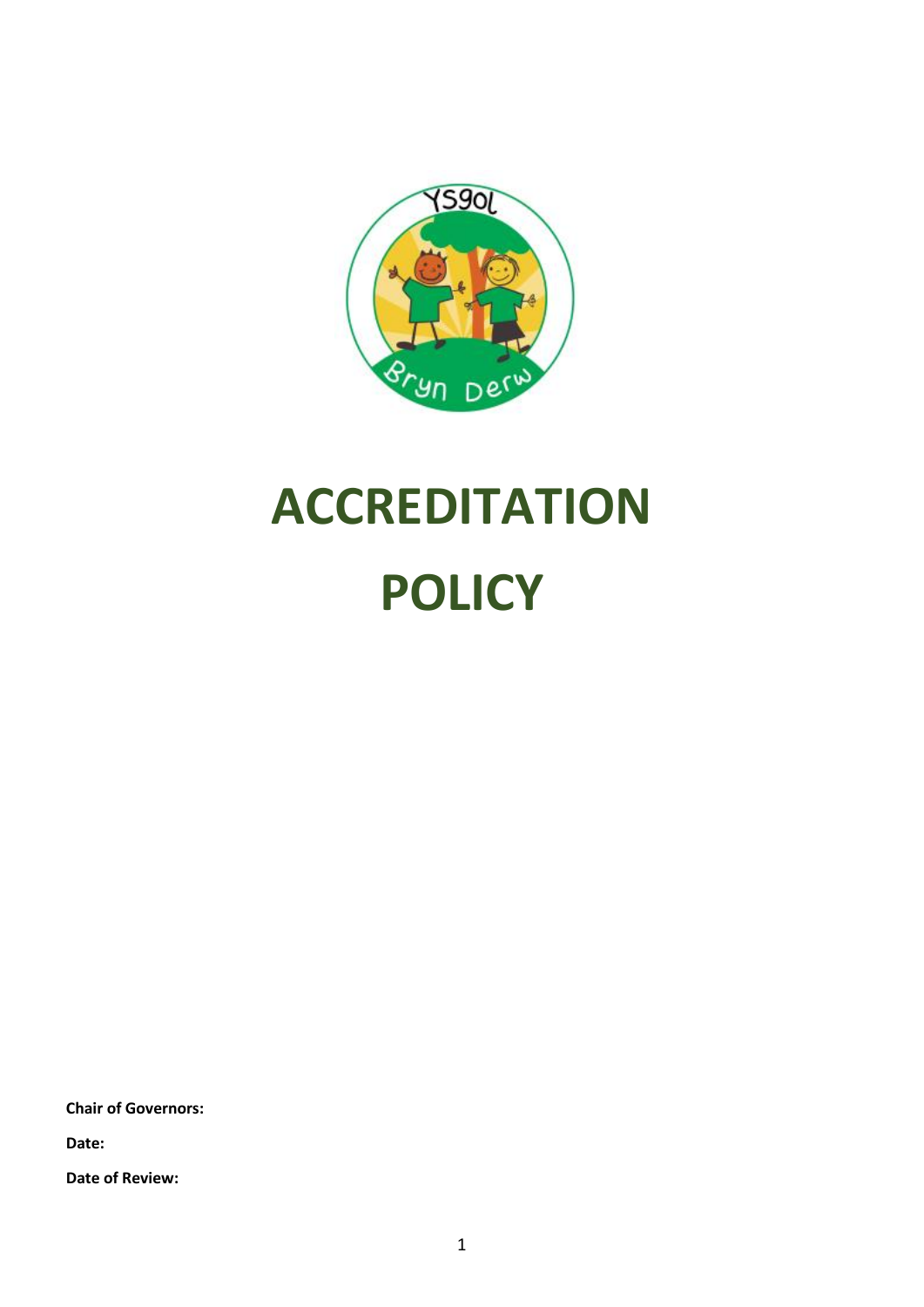# **Accreditation Policy**

## **Contents**

- Overall aims of this policy
- Objectives
- Teaching and Learning
- Recording and Assessment
- Staff roles and responsibilities
- Monitoring, evaluation and development
- Equal opportunities
- Reviewing the policy

## **Overall aims of this policy**

The school will promote and ensure quality in the Key Stage 4 and post 16 curriculum by means of external accreditation by national award bodies.

## **Objectives**

- To deliver high quality accredited programmes of study validated by recognised awarding bodies such as AQA, ASDAN, EQUALS.
- To recognise and record achievements and seek to offer external accreditation at Year 9, Key Stage 4 and post 16 for all pupils.
- To monitor and evaluate accredited courses on a regular basis and seek to extend the opportunities for accreditation of the Key Stage 4 and post 16 curriculum.

## **Teaching and learning**

#### **14 -19 PATHWAYS (YEAR 9, KEY STAGE 4 AND POST 16)**

At 14-19 the national curriculum will be provided via a broad and balanced programme of study and opportunities for external accreditation through the delivery of a range of programmes. We will work closely with partner schools and colleges to provide access to courses that are not available via school staff.

Accreditation will include:

AQA key skills, accredited programmes of study and levels of attainment. All 14-19 pupils will annually be accredited with certification in a range of core skills, key skills and living skills.

## **Recording and assessment**

Assessment will follow the whole school assessment policy and will be achieved through: -

- Observation whilst pupils are working
- Discussion much is learnt about the pupils' understanding by the way they respond to questions asked about their work
- Samples of work